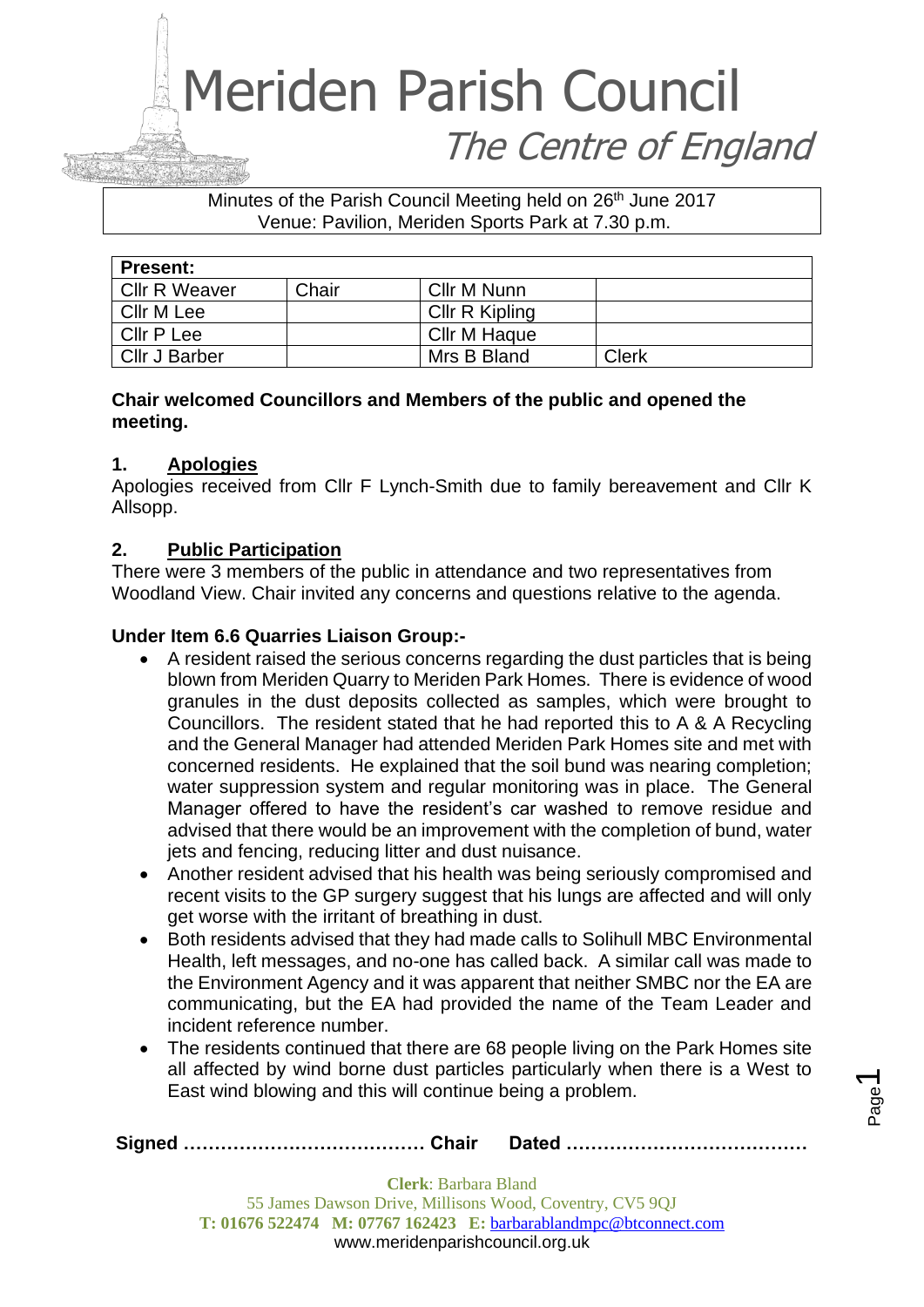

The advice received from SMBC and the EA is to log as many complaints on the hot line number provided, so an evidence base may be established over the coming months.

Chair advised that a representative from the EA attends the Quarry Liaison Group meetings and is aware of the situation. She further advised that the hot line number will be posted onto Parish Council website, Meriden Mag and Meriden Watch sites including Facebook.

Cllr P Lee suggested the PC contact the EA and under Freedom of Information request what monitoring is undertaken, and records logged.

• Residents stated that A & A advised that they were not the only operator processing wood recycling, as the old Moody operation is also shredding wood. It should also be noted that the new Beechwood biomass plant will commence operations with wood processing.

#### **Action: Cllr P Lee reiterated a duty of care to residents and the PC will follow up with EA under FOI requests.**

**Action: Chair advised this will be raised through Quarry Liaison Group once more.**

#### **Action: A letter to be written on behalf of residents endorsing MPC support.**

#### **Under Item 6.3 Meriden Pool:-**

• A resident reported that the Pool levels have dropped.

Chair replied that a meeting with SMBC is arranged for 3rd July to discuss Pool management and remedial actions which include dredging and water flow.

**Action: The clerk will contact SMBC to ensure the plate removed has been replaced; also to establish the flow from the culvert to the Pool opposite No 175 Main Road.**

#### **Under Item 15 Annual Assembly:-**

Chair invited Woodland View to provide a summary of their operation and apologised that they had to leave the recent Annual Assembly held in May early before have opportunity of talking.

- Woodland View is a hospital supporting patients with mental health issues and learning disabilities and part of the Priory Trust.
- It is a centre reintegrating residents with local community and reducing anxieties through different therapies offered such as horticulture.
- The majority of residents remain for 12-18 months on rehabilitation programmes before re-joining families or moving onto supported

Page  $\boldsymbol{\sim}$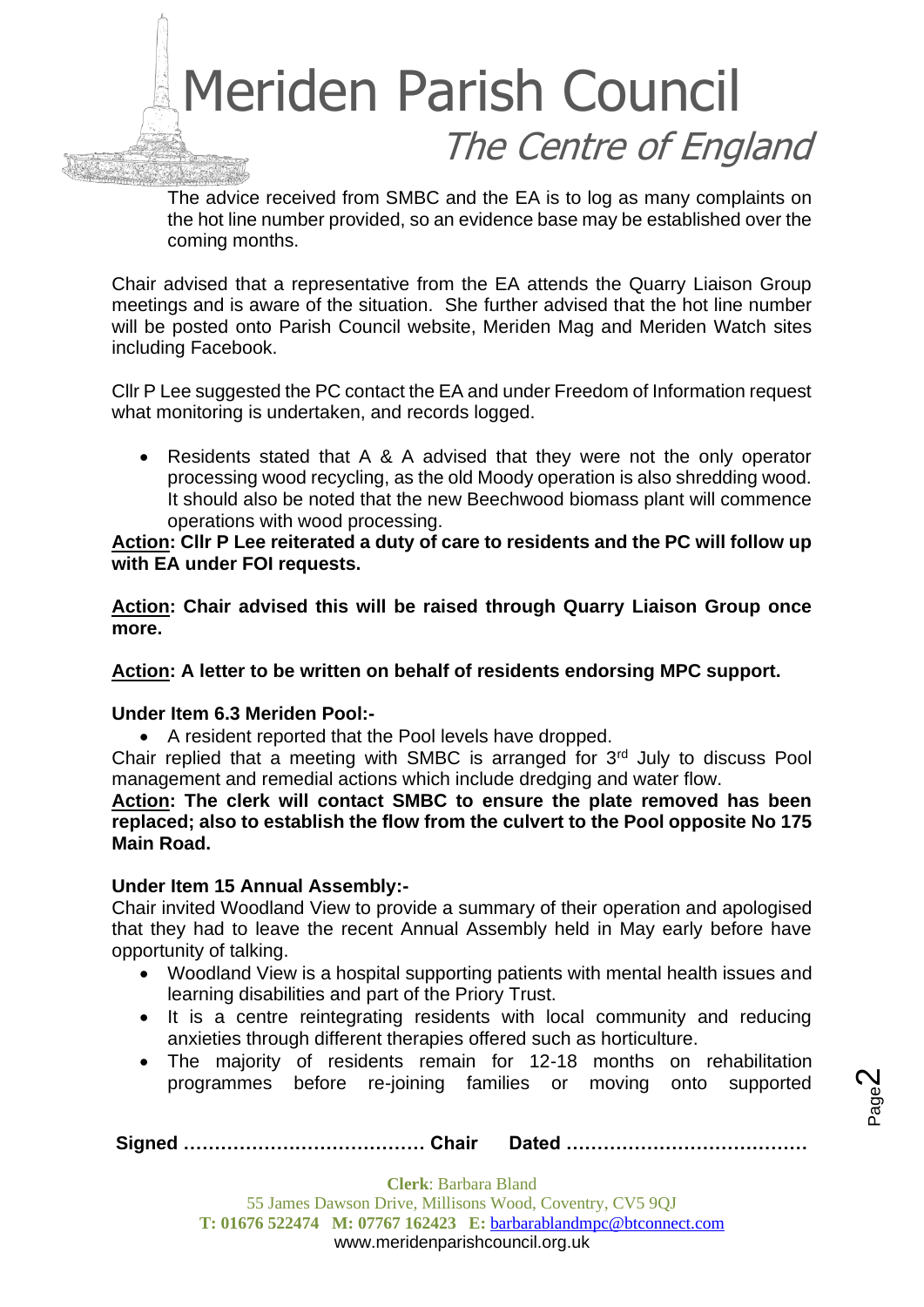

accommodation. None of the residents would be re-housed in Meriden but would return to areas of Birmingham and Coventry.

- Residents are keen to volunteer for community projects without expectation of payment and have many good ideas.
- Full risk assessment is undertaken prior to engaging with any community access or projects.
- The hospital is a 31-bed facility that is almost full.
- Woodland View is keen to work with the local community and more than willing to consider any projects associated with the Parish Council.

#### **Action: Clerk to follow up with Director and arrange a meeting for herself and Chair early July. Some projects already identified where volunteers can support.**

## **Under Item 6.9 Community Surgery:-**

- A resident from Darlaston Court advised Council of an incident where the front of his car was removed during night hours. There was great concern regarding the boldness of the offenders, removing the front end of a parked Toyota Yaris on Main Road, during the middle of the night. It is another stage of car crime to enter the village and clearly targeted to order.
- WM Police have issued a crime reference number.
- The area is quite dark with overhanging trees

Cllr P Lee asked about the use of garages to alleviate parking and offer more security?

• The resident stated that the garages were built in 1974 and too tight to get a car in and be able to get out; his previous vehicle was a Polo and this just about fitted.

Cllr P Lee asked about his thoughts of demolishing garages to provide secure parking on site, with a secure barrier and lighting?

• The resident replied that the flats were all leasehold and it would be the landowner who would decide. Some residents had tried to form a management group but without anyone taking a lead this has not been achieved. The site is managed by Hurst Management Agency.

Chair thanked the resident for sharing his concerns.

**Action: Chair advised that this would be put onto website, facebook and Meriden Watch. It would also be raised by the clerk at the next Community and Beat Surgeries. She further stated that a request will be made to Neighbourhood Coordinator to have landowners cut back their trees to provide more light.**

## **3. Declarations of Interest**

3a To declare any personal interests in items on the agenda and their nature. Nothing to declare.

3b To declare any prejudicial interests in items on the agenda and their nature Nothing to declare.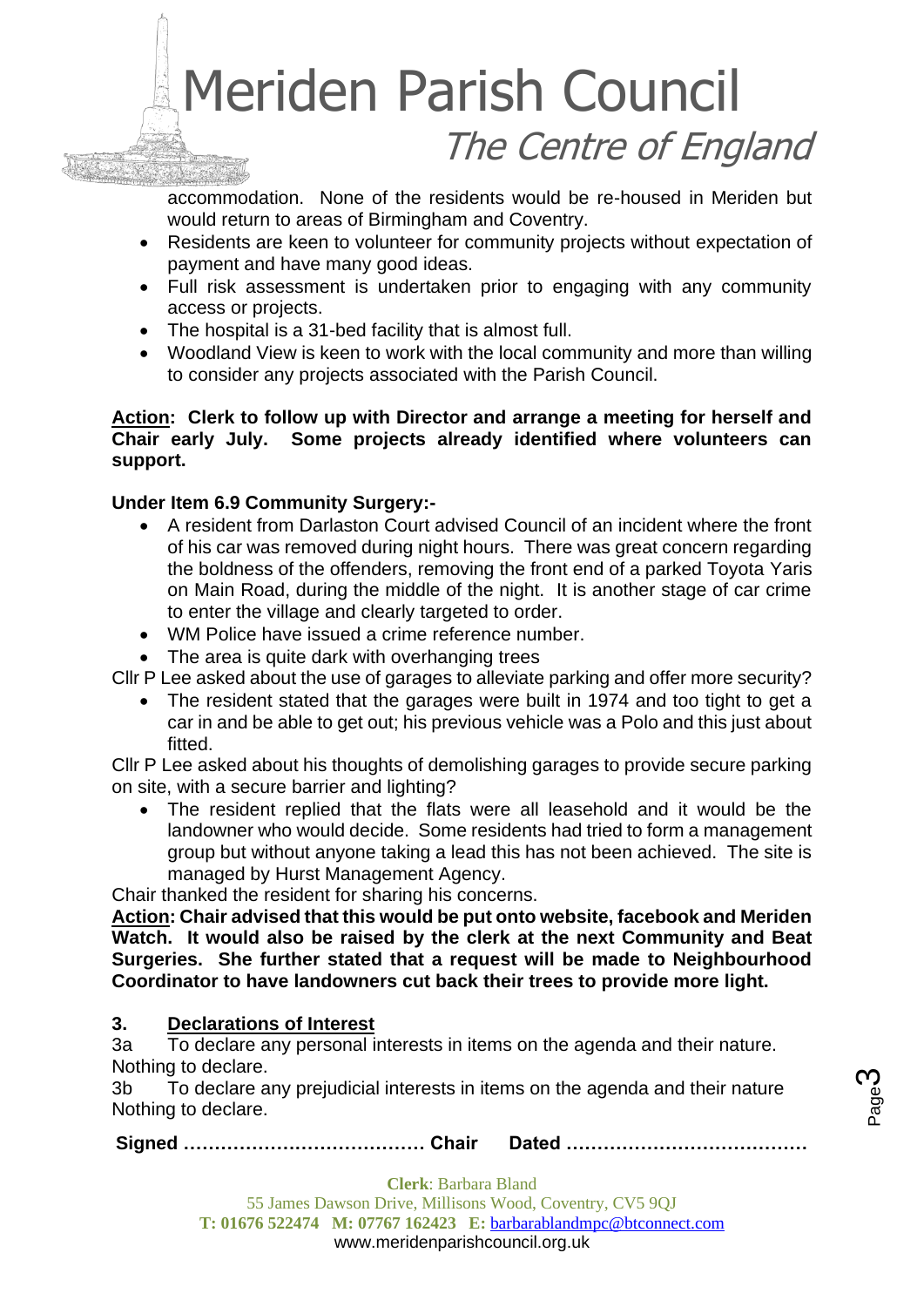Meriden Parish Council

The Centre of England

Page 4

**4. Minutes & Confidential Matters**

The minutes of the Parish Council meeting held on 26<sup>th</sup> June 2017, circulated prior to meeting, were considered for accuracy. Members approved the minutes as a true record.

**IT WAS RESOLVED** Cllr P Lee proposed acceptance of the minutes of Parish Council meeting held on 26<sup>th</sup> June 2017, seconded by Cllr R Kipling.

## **5. Finance**

5.1 Approve June Payments

The clerk circulated June payments for consideration and approval.

(i) Meriden Parish Council June payments £13,089.73.

Cllr Kipling queried the payments of £7,820.17 to Sovereign Play asking why this was being paid by the PC and not the Sports Park. Clerk advised that the money for this work was part of the capital receipt draw down in November 2015 for this purpose. The sum of £20,000 had been set aside in MPC's reserves and was identified in the Reserves Policy brought to full Council for approval and signed off on

**IT WAS RESOLVED** Cllr P Lee proposed approval of Meriden Parish Council June payments of £13,089.73 seconded by Cllr R Kipling.

(ii) Meriden Sports Park June payments £7,148.61.

Cllr Nunn queried 2 payments to Davies Sport of £411.48 for March and June, asking if this was a duplication. Clerk advised she would look into and report to finance committee at tomorrow night's meeting. Members agreed subject to finance committee approval of outcome.

**IT WAS RESOLVED** Cllr P Lee proposed approval of Meriden Sports Park June payments subject to clerk reporting outcome of duplication to finance committee for approval, seconded by Cllr M Nunn.

## 5.2 Annual Return & External Audit 2016-17

An acknowledgement from Grant Thornton had been received advising safe receipt of Annual Return and accompanying documentation. There has been no further communication.

5.3 Freehold transfer of Sports Park and VAT

Chair advised that the Legal Agreement is being finalised with Solicitor. **Action: Chair and clerk to continue working with Solicitor and Trustees.**

## **6. Progress Reports**

6.1 Village Hall Management Committee Nothing to report.

**Signed ………………………………… Chair Dated …………………………………**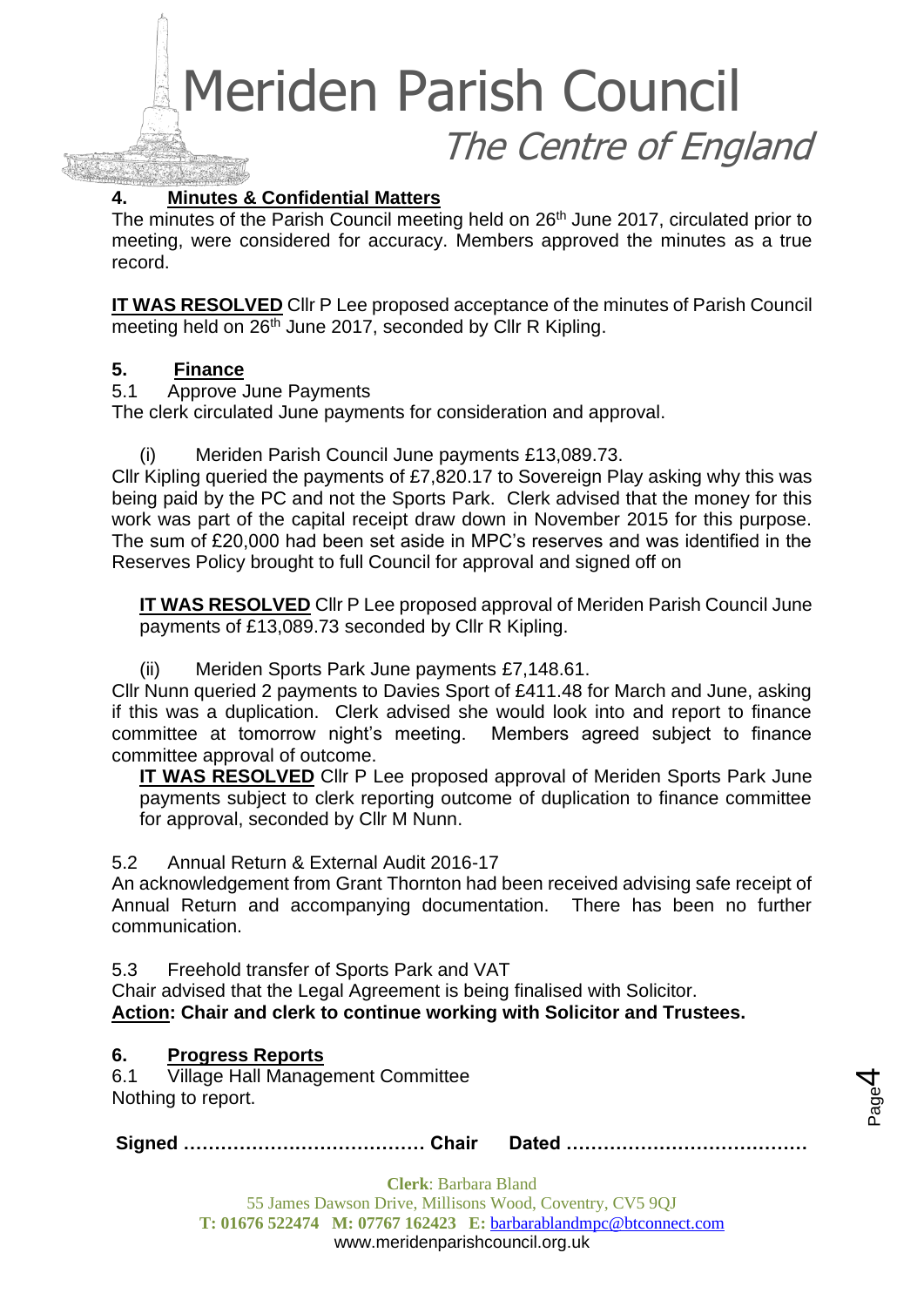

6.2 War Memorials Nothing to report.

6.2(i) Heritage Monuments & Memorial Funding

Nothing to report.

6.2(ii) Merchant Navy Day

Cllr P Lee reported since 2000 Merchant Navy Day has been recognised as 3rd September organised by Seafarers UK formerly King George's Fund for Sailors formed in 1917. Seafarers UK is encouraging Parish Councils to fly a Red Ensign to commemorate Merchant Navy Day. A certificate will be sent to all Parish Council participants.

Cllr P Lee proposed that the Parish Council purchase a Red Ensign flag, fly it on the Village Green, add it to the list of flag raising duty rosta for the Scouts, and participate in this coming and all future Merchant Navy Days. The cost of the flag is £45.71 including delivery, toggle and lanyard attachments. Chair set the limit of expenditure at £80 from reserves.

**IT WAS RESOLVED** Members unanimously agreed for Merchant Navy Day to be commemorated by flying the Red Ensign on 3rd September 2017 and each year thereafter, proposed by Cllr P Lee and seconded by Cllr R Kipling.

**Action: Cllr P Lee to purchase Red Ensign and arrange with Scouts as an addition to their flag raising rosta.**

## 6.3 Meriden Pool

Chair advised that a meeting was arranged with Chris Barr for 3rd July at 3pm. The focus of the meeting will be the management plan and SITA funding. There is currently algae on top of Pool suggesting lack of oxygen. Ed Bradford to be notified to ensure plate has been put back to allow increased flow from culvert.

## **Action: Chair to report at next meeting.**

## 6.4 Allotments

Clerk advised all tenancy agreements and invoices had been sent out to allotment holders and to date £250 of rents had been received. Reminders will be sent to those who have not paid by due date of  $6<sup>th</sup>$  July 2017. The two vacant plots had been taken up by those on waiting list on a no rent basis for year one as agreed at May's meeting. **Action: Clerk to issue overdue letters to allotment holders who have not paid by 6 th July 2017.**

6.5 Footpaths/Forum Nothing to report.

6.6 Quarries Liaison Group

Chair reported from last meeting held on 6<sup>th</sup> June as follows:-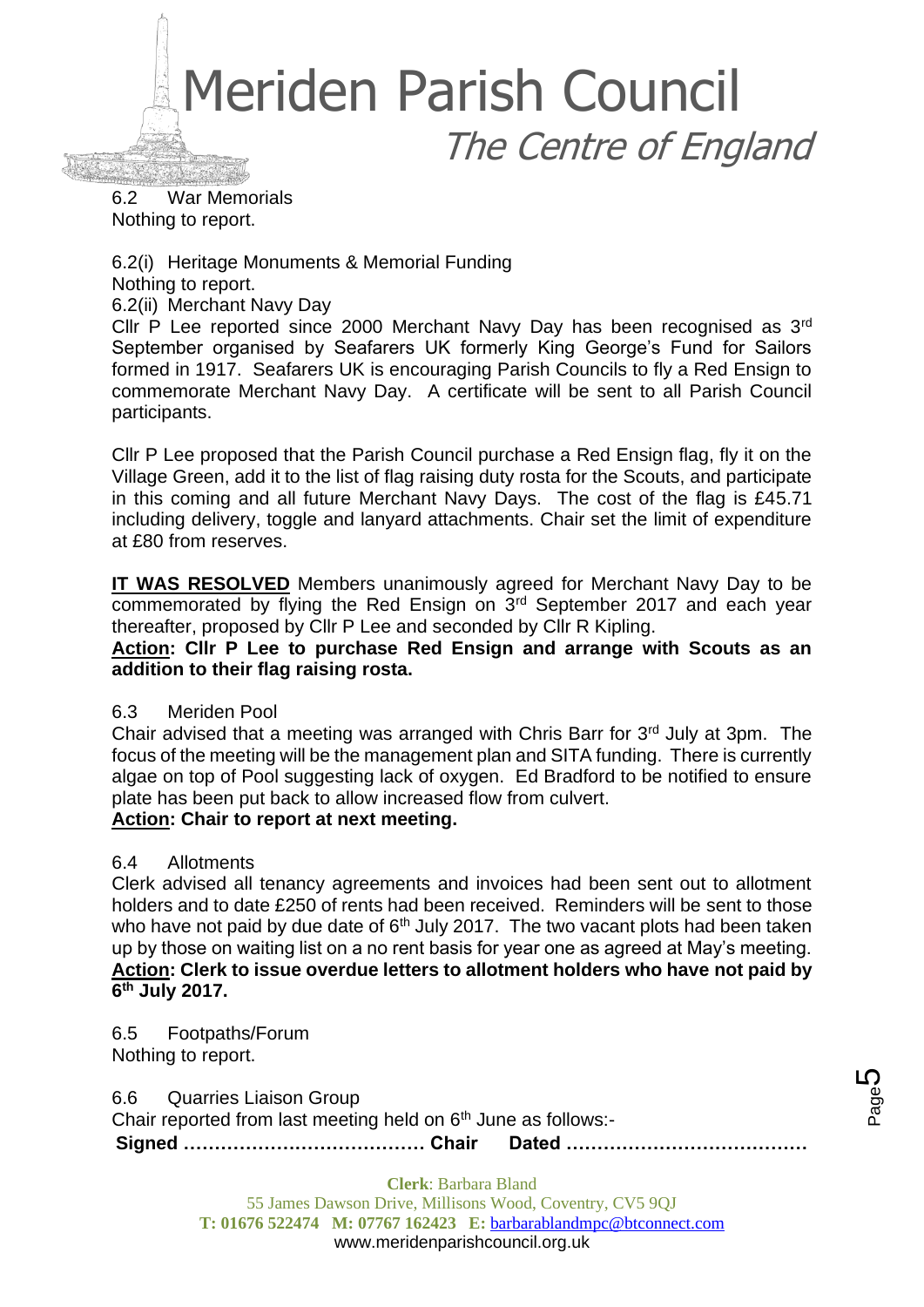

**Beechwood/Silvertree** confirmed that the construction works were progressing well, with client fit-out works scheduled to start in 2-3 weeks' time.

It was further advised that the boiler installation was approximately 6 weeks behind schedule. The intention is to invite local residents to the site to show them around the process and explain how it works. MPC asked where things were at with the environmental permit. The EA confirmed that the application had been received, but was still being assessed to determine whether it had been duly made, before being assigned to an officer to progress. It was explained that Silvertree would be operating the facility. They will be taking on 12 members of staff for which a recruitment programme would be starting shortly.

**Cemex** advised that they were busy. The replacement of the processing plant had been delayed and was now expected in the last quarter of this year. Landfilling operations were due to recommence in the next 6 weeks.

**Colemans** confirmed that the site had been relatively quiet over the last quarter. Improvements have been made to the wheelwash and bowser

**A & A** advised that imports had increased in line with seasonal expectation and confirmed that one the bund had been completed by NRS fencing and dust suspression equipment would be installed.

**NRS** reported their operations are focused on Area G and the bund around Area E and the A & A recycling facility.

Members discussed Shepherds Lane and the yellow marks for resurfacing that had not been done and this is probably 5 months ago; it is the responsibility of North Warks Highways and the clerk was requested to chase. Cllr Kipling stated the wheelwash is not working given the state of mud on road surface and if it is, then it is not big enough to be effective. There are more HGVs using Birmingham Road.

**Action: Clerk to chase up North Warks re Shepherds Lane; contact planning regarding conditions of use for wheelwash.**

6.7 Solihull Area Committee

The next meeting will be held on 13<sup>th</sup> July 2017 and the Police Superintendent for SMBC will be guest speaker. Meriden is hosting the meeting.

6.8 Tree Wardens & TPO List Nothing to report.

6.9 Community Surgeries

The clerk reported there were no attendees and apologies received from Neighbourhood Co-ordinator.

**Signed ………………………………… Chair Dated …………………………………**

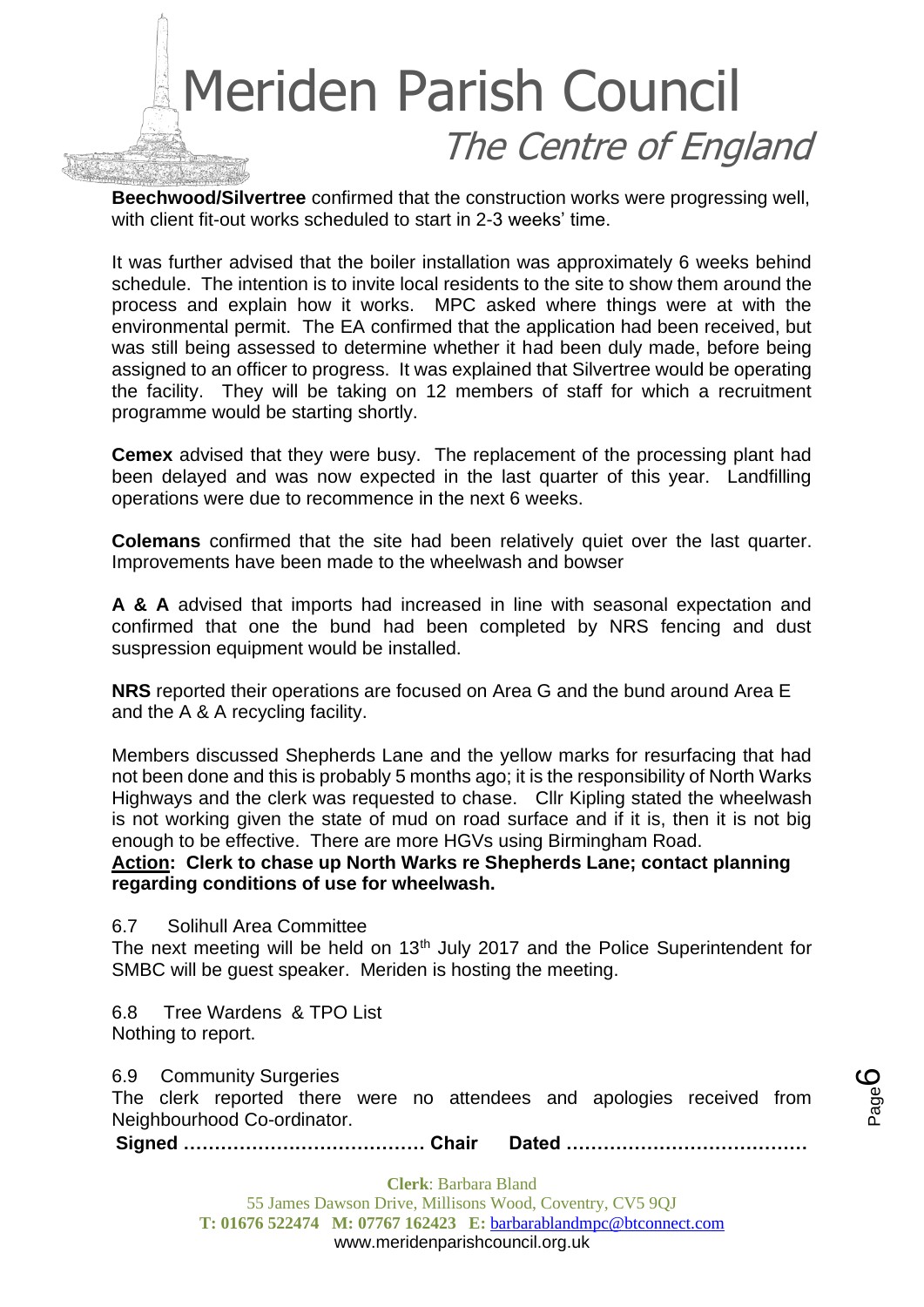

6.10 Community Speed Watch

Cllr Barber reported that there were 4 volunteers awaiting training. Numerous requests have been made to WPC Sharon Grant for training dates, but her availability has been limited. Unfortunately the PC is unable to train volunteers as an officer and police equipment is required. WM Police are doing their own speed watch every 3 months, but we want to be in a position whereby we can do our own.

**Action: Cllr Barber to arrange further training sessions and set up dates for summer 2017.**

6.11 HS2 Nothing to report.

6.12 Meriden Sports Park (quarterly summary only) The next update is due at September's meeting.

6.13 Meriden Sport & Recreation Trust Update

Chair advised final draft of Agreement has been received and a meeting with Solicitor and Trustees will be arranged.

**Action: Clerk to arrange meeting with SMBC Legal Team to agree Agreement with Trustees.**

#### **7. Clerk's Report**

The clerk advised that no report is available to annual leave.

#### **8. District and Ward Councillor Reports**

Nothing to report.

#### **9. Correspondence & Communication**

All correspondence has been circulated to Members via email prior to the meeting, to which Members acknowledged receipt. Additional items as follows:-

- Pensions Regulator advising that the PC is compliant.
- WALC latest training and event diary circulated to Members.
- Solihull Civic Honours 2017 inviting nominations.

#### **10. Meriden Village Matters**

10.1 Library Update Nothing to report.

10.2 Village Commemoration WW1 & 10.2(i) WW1 Poppy Memorial Site

|--|--|

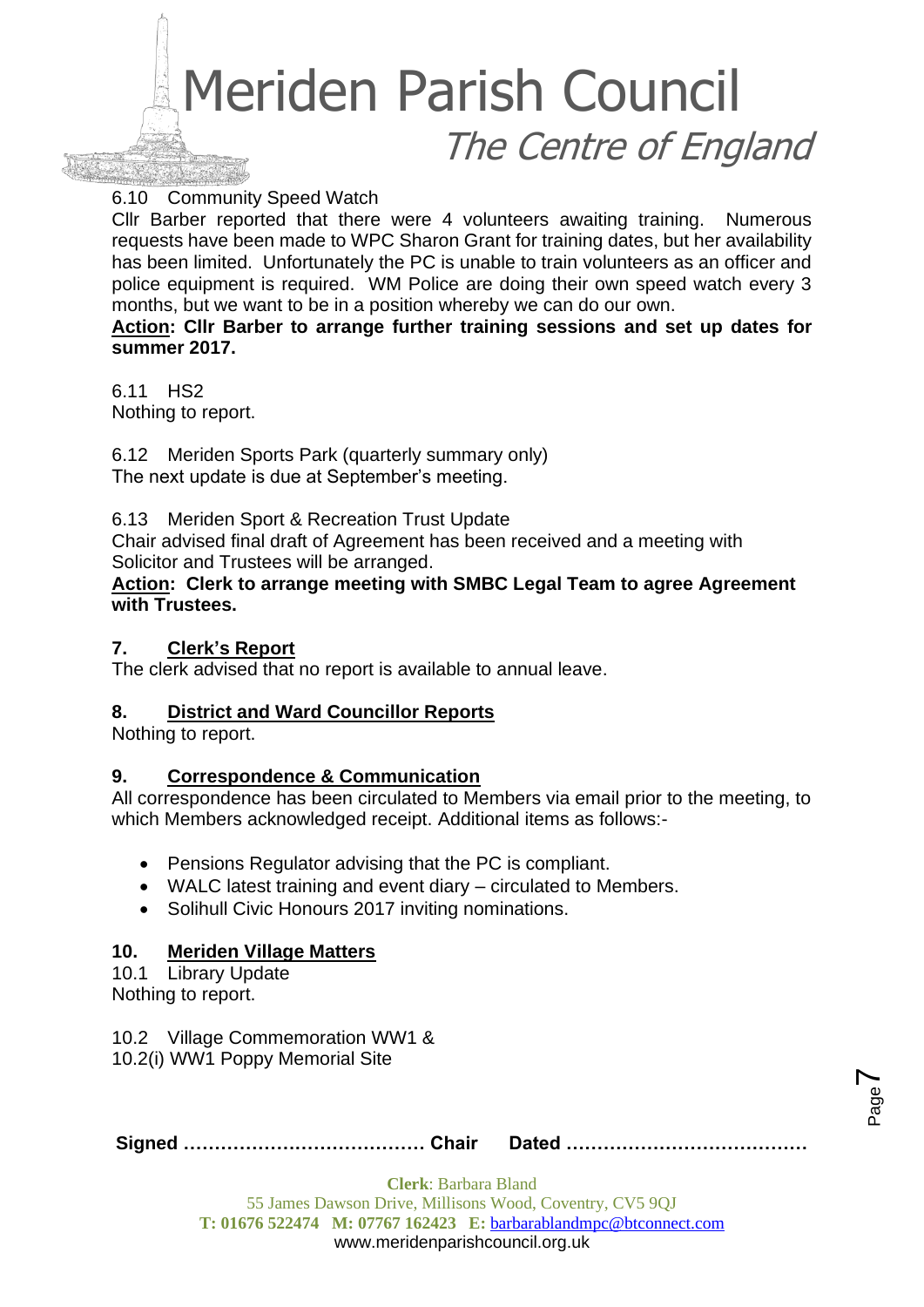

Cllr M Lee reported that the last meeting discussed Memorial Approach. The group is tasked with sourcing stone masons and looking at what can be done and bring all information back to next meeting.

The Parish Council is to take over maintenance of the War Memorial, but currently awaiting feedback from Peter Wright regarding transfer of land from diocese. Funding to be applied for from Memorials Trust and work needed to existing Memorial sites to be identified. It is also being considered to re-site the original Memorial Plaque that was removed from the Village Hall to be displayed at Meriden School.

Cllr Lee asked if the residents from Woodland View could plant up Memorial Approach to improve the look for visitors. It is accepted that a long term solution is required as the cost of carpet bedding twice a year cannot be sustained.

**Action: Cllr M Lee to provide update at next meeting. Clerk to request Dovetail to assist with planting Poppy site as a short term fix.**

10.3 Meriden Gate Nothing to report.

10.4 Taylor Wimpey (Transfer of Allotments/freehold land) Nothing to report.

10.5 Highways

Chair advised notification had been received from Highways regarding resurfacing works to Becks Lane and Harvest Hill which will see a diversion in place between 3rd to 28th July 2017.

#### **Action: Notification to be posted onto noticeboards.**

10.6 Land Registry & Ownership Nothing to report.

10.7 Solihull Neighbourhoods in Bloom 2017 Nothing to report.

10.8 Litter

Chair reported that the Scouts had carried out a litter pick of Hampton Lane and the Village Green.

#### **Action: Clerk to write a letter of thanks to the Scouts.**

10.9 Mobile Mast Update

The clerk reported she and Chair had met with the new General Manager of the Manor Hotel. He is keen to explore options with service providers and requests evidence of demand for a mobile mast as service providers will not consider without local community demand.

```
Signed ………………………………… Chair Dated …………………………………
```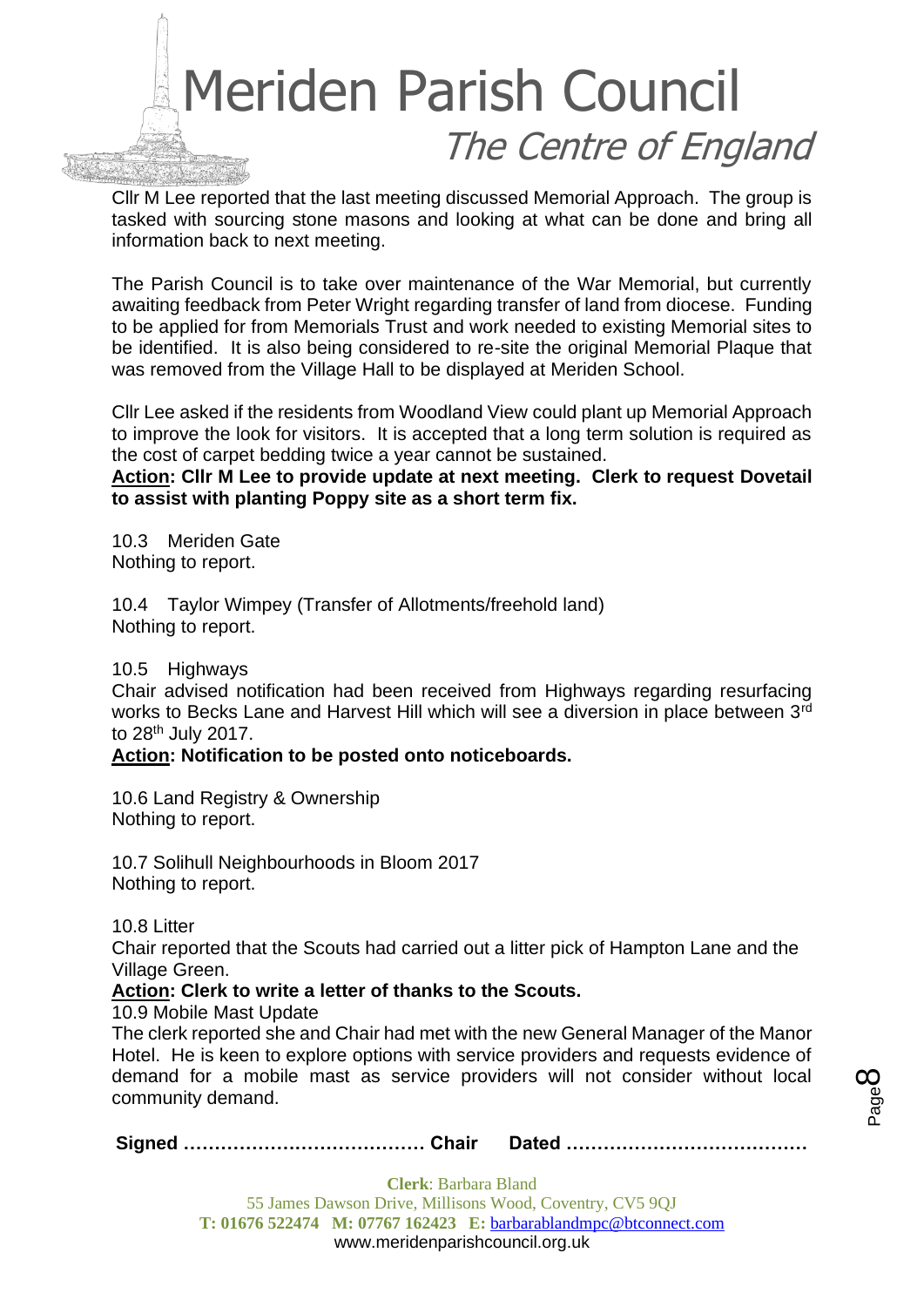

Members discussed having a facebook page for mobile mast and setting up a survey monkey page with 10 questions linked to Parish Plan. Chair asked for ideas to be sent to her.

#### **Action: Chair to organise survey monkey with 10 questions and put onto facebook and website.**

10.10 Local Council Award Scheme

Chair advised this remains a work in progress with a completion timeline of March 2018. Clerk reported a conversation she had with John Crossling from WALC who agreed to come out to Meriden and go through checks so the submission may be finetuned before going to panel for inspection and approval. Application requires completion by end November 2017 for initial checks December 2017, revisions and then to Panel for January 2018.

## **Action: Clerk and All at Council Development Day.**

#### 10.11Meriden Public Transport

Cllr Nunn advised the residents' petition was sent off to Mayor Street recorded delivery and we await a reply.

Chair reported that a letter had been received inviting the Parish Council to speak at Cabinet meeting regarding withdrawal of service. The delegation will be made up of Chair of Council, Chair of Meriden School Governors and Chair of Action Group. Cabinet is meeting on 5<sup>th</sup> July 2017 at 6pm at the Civic Suite, Solihull. **Action: Chair to liaise with Meriden School.**

#### **11. Solihull Partnership Forum**

Nothing to report.

#### **12. Planning Matters**

#### 12.1 Neighbourhood Planning Update

Cllr M Lee advised the business survey is being circulated to local businesses via the Business Rate pages, a strategic list of businesses operating within Meriden, by the NP steering group. The next meeting is arranged for 20<sup>th</sup> July 2017. Tyler Parkes, the Agent for the Birmingham Road development, identified in the SMBC Draft Local Plan, together with Avon Planning will be attending either July or September's meeting.

#### **Action: Cllr M Lee to provide update at next meeting.**

12.1(i) Locality Funding Bid

Cllr M Lee advised that she and Chair were progressing the application to be submitted for next funding tranche on 13<sup>th</sup> July 2017.

#### **Action: Cllr M Lee and Chair to complete application.**

|--|--|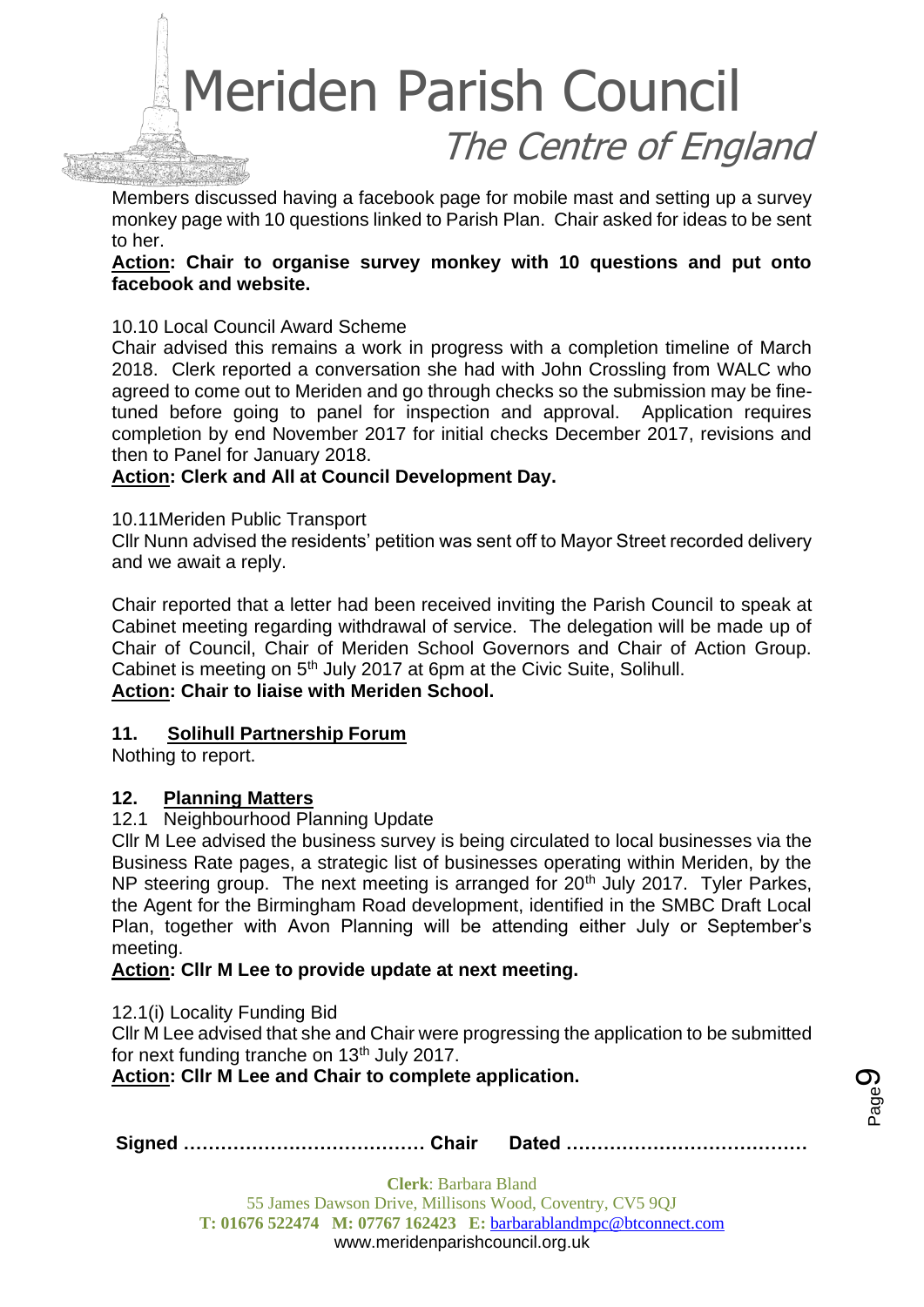

12.2 Neighbourhoods Community Action Plan Nothing to report.

12.2(i)Evidence Base Highways Restriction Review (TRO)

Cllr M Lee reported that she and the clerk had attended a joint meeting of Hampton, Balsall, Barston and Berkswell PCs to collectively look at a Traffic Calming Strategy. HS2L funding is available to mitigate the increased volumes of traffic when HS2 development commences later in the year.

There is up to £1M to assist with traffic calming initiatives undertaken as a joined up bid with neighbouring Parishes. There has been some success with the concept of share space removing hatching and creating block paved central reservation.

Hampton circulated their potential traffic calming options for consideration. Berkswell have engaged Ove Arup to undertake a traffic study which took around 6 months to complete and they secured 10K of funding for this purpose.

Meriden was keen to be involved but noted both Hampton and Berkswell were some way ahead of identifying options; Balsall had met with Ashley Prior where he presented his concept of shared space, successes and undertook a walkabout. It was suggested that Meriden follow this route and extend an invitation to Ashley Prior.

**IT WAS RESOLVED** Members unanimously approved an invitation be extended to Ashley Prior.

**Action: Clerk to write to Ashley Prior inviting him to provide presentation and go on walkabout to look at ideas and feasibility. A further meeting to be arranged with Hampton and Balsall PCs.**

12.3 Solihull Local Plan Review & Meriden Sites Nothing to report.

12.4 Planning Application Status Updates

Cllr Haque advised planning committee met on  $13<sup>th</sup>$  June 2017. There are 3 applications outstanding, 2 are in Berkswell Parish with no notification received by Meriden (i) Burger Van, (ii) Lighting – variation to Condition 11 Meriden Quarry, (iii) Retrospective grade II Old Vicarage, Church Lane, who did not realise had to take advise and permission for removal of chimney breast of property within conservation area.

Cllr Weaver advised that a letter had been received from the Planning Inspectorate regarding Morrison Park Homes Appeal for additional mobile home. Previous planning application and appeal had been refused, however this has gone to further appeal and submission date for reply is  $14<sup>th</sup>$  July 2017. It was agreed to ask for planning consultant's input.

**Signed ………………………………… Chair Dated …………………………………**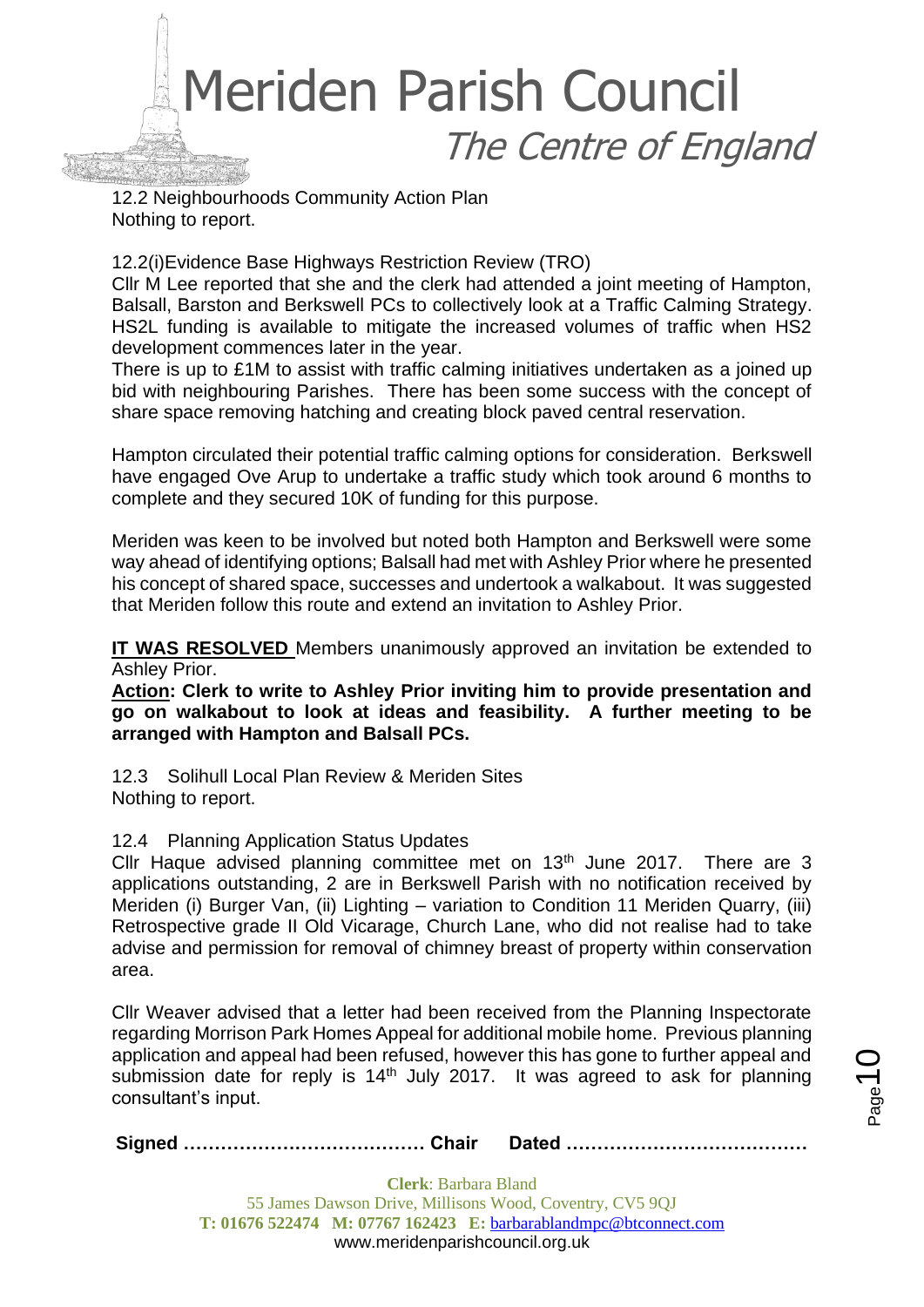

Cllr Haque advised she was arranging planning portal training with SMBC planning officer, which will improve access. She also wants to pick up enforcement issues and understand how this is being monitored.

There was a general discussion regarding the tree at Broughton Cottage and suggestion that any TPO tree removal must have a sapling replanted in its place. A conversation with SMBC to enforce any TPO on property is the owner's responsibility to look after it.

**Action: Cllr Haque to (i) arrange planning committee meeting; (ii) liaise with Sheron French to arrange planning portal training; (iii) seek advice from planning consultant regarding Morrison Park Homes appeal – deadline 14th July.**

Additionally an email has been received from Stan Ceney, Architect and Agent for the Birmingham Road old garage site development advising that full permission to build the two detached houses on the site has been granted and building will commence shortly.

12.5 Community Asset/Right to Bid

Cllr Weaver reported that an email from Martin Saunders replying to clerk's enquiry regarding the proposed "conservation triangle" states:-

*"Thank you for your query about the proposed conservation area including the four listed buildings and entrance to Meriden Hall. I have to say that unfortunately the area seems too limited to qualify for designation. We would expect a larger area and greater number of buildings to produce the special architectural or historic interest that is required to justify designation.* 

*Because the buildings mentioned are all listed at grade 2 the consideration of any planning application that affects the buildings or their setting would include evaluation of the effect of the proposals upon the significance of the designated heritage asset/s.* 

*Impacts (adverse, neutral or positive) on that significance can be generated by change within the setting beyond the building and its own curtilage/ garden. I feel that this is the level of protection of significance that these designated heritage assets merit, over and above the need for Listed Building Consent for any alterations that affect their special interest, and planning applications for extensions to them or for structures within their curtilage."*

**Action**: **Cllr M Lee to report at Neighbourhood Planning Group. Clerk to revisit with Martin Saunders.**

12.5(i) Register Grade II Listed buildings not included in Heritage Listings for Green **Conservation** 

Cllr M Lee advised this remains a work in progress as part of Neighbourhood Plan. **Action: Cllr M Lee monitor via Neighbourhood Planning Group.**